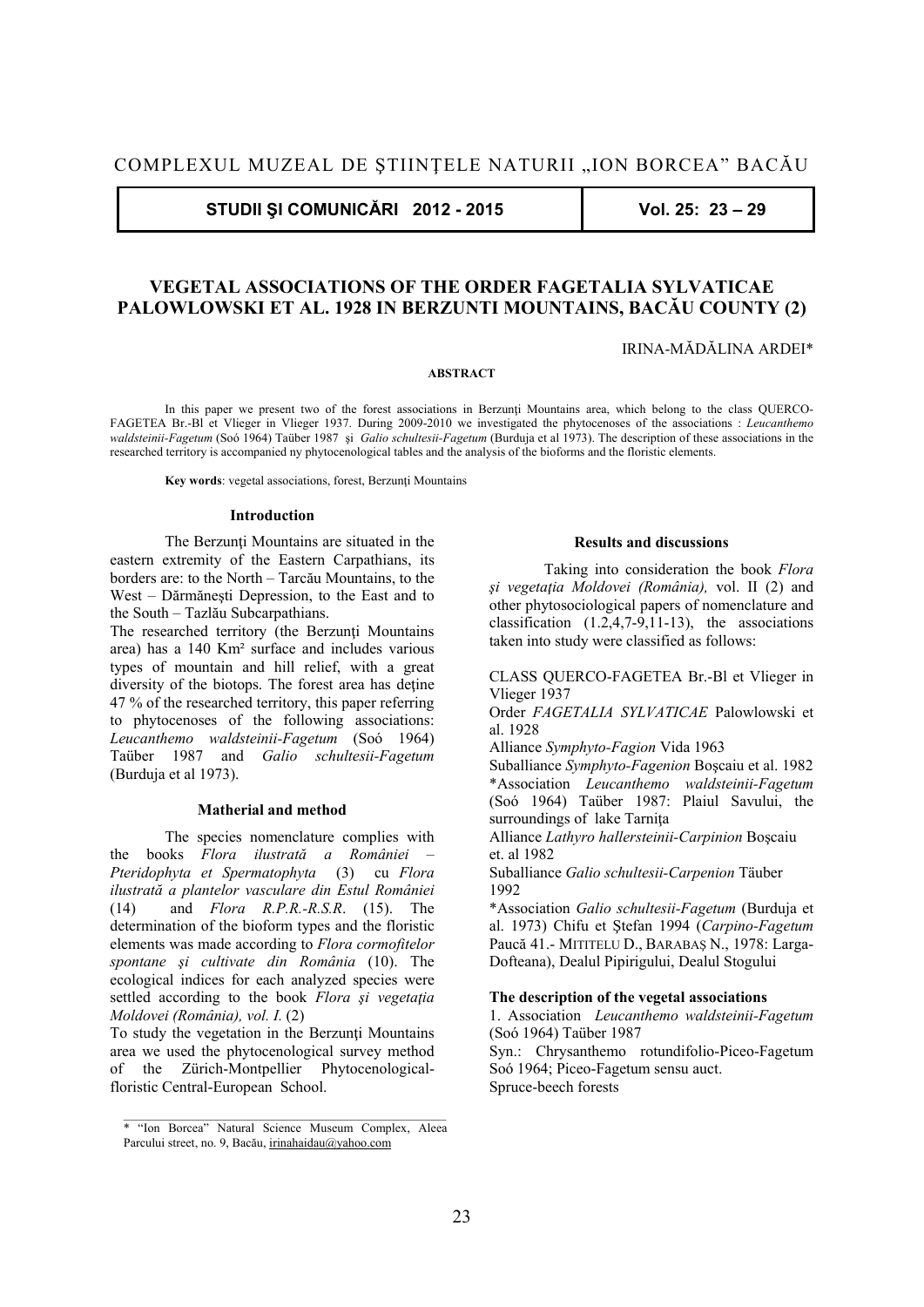# **Corology and stational conditons**

 The association *Leucanthemo waldsteinii-Fagetum* (Soó 1964) Taüber 1987 has not been previously signalled in the research area. During our research we identified spruce-beech associations in the area of Berzunti Mountains, on Plaiul Savului and in the surroundings of lake Tarnita. Sprucebeech forests constitute the intermediate forest type between spruce forests and beech forests. The phytocenoses of this association develop at altitudes situated between 800-820 m, occupying inclined terrains (40-45 degrees), with a main northern exposure, on slightly wet acid brown soils.

# **Floristic composition and phytocenological structure**

 Besides the edificating species *Fagus sylvatica* and *Picea abies*, with ages situated between 75-100 zears, there can also be found in the tree stratum (with a 70-90% coverage) species such as: *Acer pseudoplatanus*, *Pinus sylvestris* etc. The shrub stratum (with a 2-5 % coverage) is poorly

**Table 1-** CLASS QUERCO-FAGETEA Br.-Bl et Vlieger in Vlieger 1937

developed, with species such as: *Hedera helix*, *Corylus avellana*, *Crataegus monogyna* etc.

 The regeneration stratum is formed by the sapling of the tree species, especially beech and spruce. The herbaceous stratum, with various coverage, of 5-15%, shelters species such as: *Luzula luzuloides*, *Pteridium aquilinum*, *Dryopteris filixmas*, *Geum urbanum*, *Glechoma hederacea*, *Neottia nidus–avis* etc.

 From a phytocenological point of view, besides the two dominant species *Fagus sylvatica* and *Picea abies*, there also appear species characteristic to the suballiance *Calamagrostio-Fagenion,* alliance *Symphyto cordati-Fagion*, order *Fagetalia sylvaticae* and class *Querco-Fagetea.* In the phytocenoses of the association *Leucanthemo waldsteinii-Fagetum* (Soó 1964) Taüber 1987 can be found other species of the alliances *Acerion pseudoplatani* and *Lathyro hallersteinii-Carpinion* and classes*: Rhamno-Prunetea, Vaccinio-Piceetea*  and *Epilobietea angustifolii* (Table 1).

|            |                                    |                |                    |                         |                |                |   | Order FAGETALIA SYLVATICAE Palowlowski et al. 1928                    |                |                |                                                                                                                                     |                |
|------------|------------------------------------|----------------|--------------------|-------------------------|----------------|----------------|---|-----------------------------------------------------------------------|----------------|----------------|-------------------------------------------------------------------------------------------------------------------------------------|----------------|
|            | Alliance Symphyto-Fagion Vida 1963 |                |                    |                         |                |                |   |                                                                       |                |                |                                                                                                                                     |                |
|            |                                    |                |                    |                         |                |                |   | Suballiance Symphyto-Fagenion Boșcaiu et al. 1982                     |                |                |                                                                                                                                     |                |
|            |                                    |                |                    |                         |                |                |   | 1. Association Leucanthemo waldsteinii-Fagetum (Soó 1964) Taüber 1987 |                |                |                                                                                                                                     |                |
| Geoelem.   | Biof.                              |                | Ecological indices |                         |                |                |   | Number of survey                                                      |                | 2              | 3                                                                                                                                   | $\overline{4}$ |
|            |                                    |                |                    |                         |                |                |   | Altitude (m)                                                          | 820            | 810            | 800                                                                                                                                 | 800            |
|            |                                    |                |                    |                         |                |                |   | Exposure                                                              | <b>NV</b>      | N              | N                                                                                                                                   | N              |
|            |                                    |                |                    |                         |                |                |   | Inclination $(°)$                                                     | 40             | 45             | 40                                                                                                                                  | 45             |
|            |                                    |                |                    |                         |                |                |   | Herbaceous stratum                                                    | 70             | 75             | 90<br>80<br>$rac{2}{5}$<br>5<br>1000<br>1000<br>16<br>17<br>2<br>2<br>$\overline{3}$<br>3<br>$\hspace{0.1mm} +$<br>$^{+}$<br>$^{+}$ |                |
|            |                                    |                |                    |                         |                |                |   | coverage $(\% )$                                                      |                |                |                                                                                                                                     |                |
|            |                                    | L              | T                  | $\mathcal{C}$           | U              | R              | N | Shrub stratum coverage $(\%)$                                         | 5              |                |                                                                                                                                     |                |
|            |                                    |                |                    |                         |                |                |   | Herbaceous stratum                                                    | 15             | 10             |                                                                                                                                     |                |
|            |                                    |                |                    |                         |                |                |   | coverage $(\% )$                                                      |                |                |                                                                                                                                     |                |
|            |                                    |                |                    |                         |                |                |   | Survey area $(m2)$                                                    | 1000           | 1000           |                                                                                                                                     |                |
|            |                                    |                |                    |                         |                |                |   | Number of species                                                     | 23             | 18             |                                                                                                                                     |                |
|            |                                    |                |                    |                         |                |                |   | Charact. of as.                                                       |                |                |                                                                                                                                     |                |
| Eur        | <b>MM</b>                          | 5              | 3                  | 6                       | X              | X              | X | Picea abies                                                           | 2              | 3              |                                                                                                                                     |                |
| Eur        | MM(M)                              | $\overline{3}$ | 5                  | 2                       | 5              | Χ              | X | Fagus sylvatica                                                       | $\overline{2}$ | $\overline{2}$ |                                                                                                                                     |                |
|            |                                    |                |                    |                         |                |                |   | Calamagrostio-Fagenion                                                |                |                |                                                                                                                                     |                |
| Eur        | H                                  | 4              | X                  | 4                       | 5              | 3              | 4 | Luzula luzuloides ssp                                                 |                | $^{+}$         |                                                                                                                                     |                |
|            |                                    |                |                    |                         |                |                |   | <i>luzuloides</i>                                                     |                |                |                                                                                                                                     |                |
| Cosm       | G                                  | 6              | 5                  | $\mathfrak{Z}$          | 5              | 3              | 3 | Pteridium aquilinum                                                   |                | 1              |                                                                                                                                     |                |
| Eua        | Ch                                 | 5              | X                  | 3                       | $\overline{4}$ | $\overline{c}$ | 3 | Veronica officinalis                                                  |                |                |                                                                                                                                     |                |
|            |                                    |                |                    |                         |                |                |   | Symphyto cordati-Fagion                                               |                |                |                                                                                                                                     |                |
| Carp (End) | G                                  | 4              | 4                  | 4                       | 7              | 7              | 7 | Dentaria glandulosa                                                   | $^{+}$         |                |                                                                                                                                     |                |
| Eua        | G                                  | 3              | $\sqrt{5}$         | $\mathfrak{Z}$          | 6              | $\tau$         | 5 | Epipactis helleborine                                                 | $^{+}$         |                |                                                                                                                                     |                |
| Euc (Mont) | H                                  | 3              | 4                  | $\overline{\mathbf{4}}$ | 5              | 7              | X | Veronica urticifolia                                                  |                | $^+$           |                                                                                                                                     |                |
|            |                                    |                |                    |                         |                |                |   | Acerion pseudoplatani                                                 |                |                |                                                                                                                                     |                |
| Euc        | MM                                 | 5              | X                  | 4                       | 6              | Χ              | 7 | Acer pseudoplatanus                                                   |                |                |                                                                                                                                     | $^{+}$         |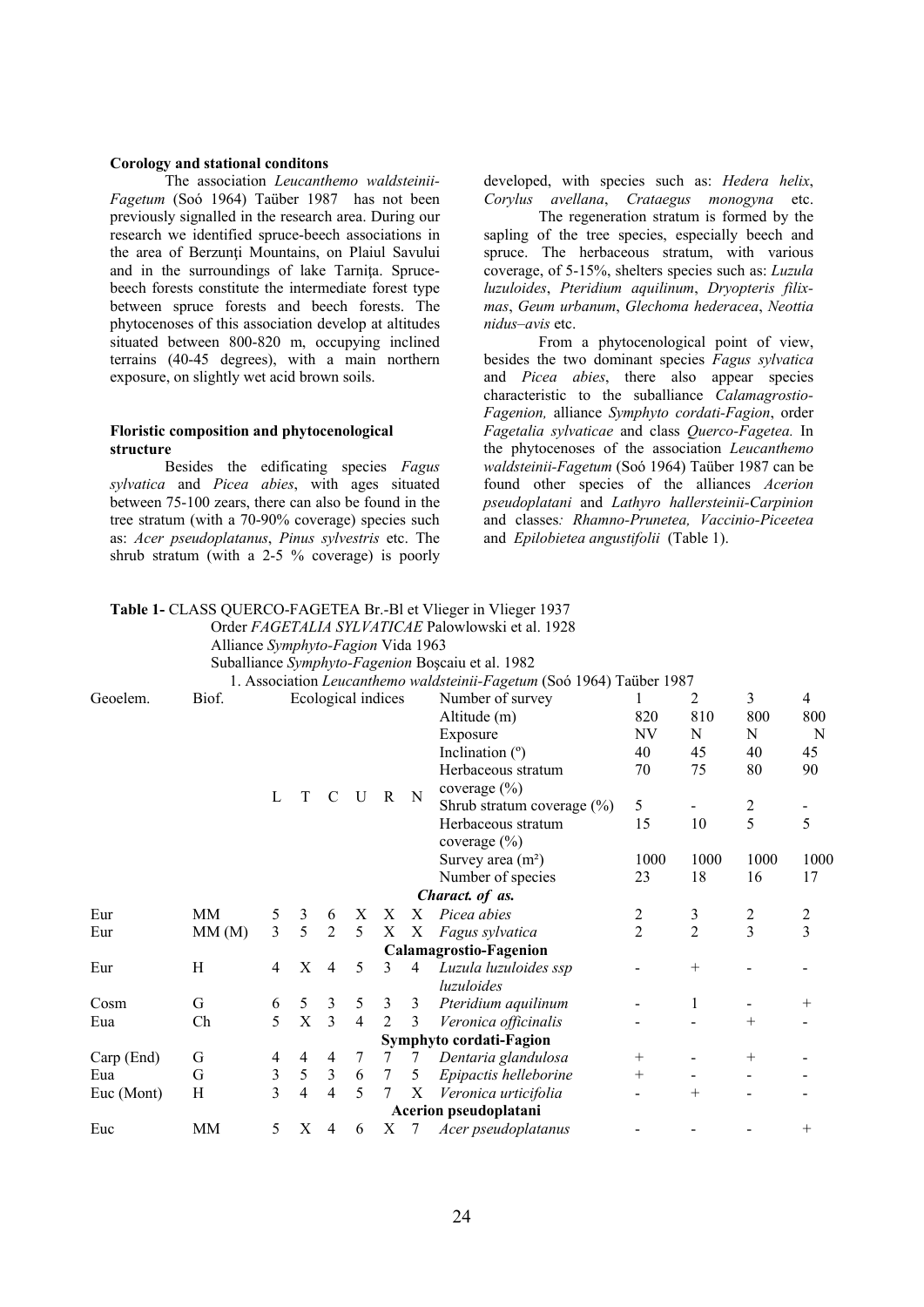| Eua        | G           | 4                       | 4                         | 2                                         | 5                       | 4                | Χ              | Polygonatum verticillatum           | 1                  |                          |        |                    |
|------------|-------------|-------------------------|---------------------------|-------------------------------------------|-------------------------|------------------|----------------|-------------------------------------|--------------------|--------------------------|--------|--------------------|
|            |             |                         |                           |                                           |                         |                  |                | Lathyro hallersteinii-Carpinion     |                    |                          |        |                    |
| Euc        | G           | 5                       | 5                         | 5                                         | 4                       | 7                | $\overline{4}$ | Galium schultesii                   |                    | $^{+}$                   |        |                    |
| Eua        | H           | 4                       | 7                         | $\overline{4}$                            | 4                       | 7                | X              | Lathyrus vernus                     |                    |                          |        | $^+$               |
|            |             |                         |                           |                                           |                         |                  |                | Fagetalia sylvaticae                |                    |                          |        |                    |
| Eur        | G           | 3                       | 6                         | 4                                         | 6                       | 8                | 8              | Anemone ranunculoides               | $^+$               |                          |        |                    |
| Eua        | H           | 3                       | 5                         | 5                                         | 6                       | 8                | 6              | Asarum europaeum                    | $^{+}$             |                          | 1      |                    |
| Eur (Med)  | Ch          | 4                       | 5                         | $\overline{2}$                            | 5                       | 7                | 6              | Euphorbia amygdaloides              | $^{+}$             |                          | $^{+}$ |                    |
|            |             |                         |                           |                                           |                         |                  |                |                                     |                    |                          |        |                    |
| Euc        | $H$ -Ch     | 3                       | 5                         | 2                                         | 5                       | 7                | 5              | Lamium galeobdolon                  | $\hspace{0.1mm} +$ |                          | $^{+}$ |                    |
| Eua        | $\mathbf G$ | 5                       | $\mathbf X$               | 5                                         | $\overline{\mathbf{4}}$ | $\boldsymbol{7}$ | $\mathfrak s$  | Lilium martagon                     |                    |                          |        | $^{+}$             |
| Eua (Cont) | G           | 3                       | $\mathbf X$               | 6                                         | X                       | 3                | $\mathfrak{Z}$ | Majanthemum bifolium                |                    |                          |        | $^+$               |
| Circ       | $H-G$       | 1                       | $\mathbf X$               | 3                                         | 6                       | X                | $\tau$         | Oxalis acetosella                   | $^{+}$             | $^{+}$                   |        | $^{+}$             |
| Eua        | H           | 3                       | X                         | X                                         | 6                       | 7                | 6              | Paris quadrifolia                   | $\hspace{0.1mm} +$ |                          |        |                    |
| Eua (Mont) | H           | 4                       | 5                         | $\overline{4}$                            | 6                       | 7                | 7              | Salvia glutinosa                    |                    | $\hspace{0.1mm} +$       |        |                    |
| Eua        | H           | 4                       | 5                         | 3                                         | 5                       | 8                | 6              | Sanicula europaea                   |                    | $^{+}$                   |        |                    |
|            |             |                         |                           |                                           |                         |                  |                | Alnion incanae et Alno-Fraxinetalia |                    |                          |        |                    |
| Eua (Med)  | $\mathbf G$ | 4                       | 5                         | 3                                         | 6                       | 7                | 7              | Circaea lutetiana                   |                    | $\hspace{0.1mm} +$       |        |                    |
| Circ       | G           | 3                       | $\overline{4}$            | X                                         | 6                       | 3                | $\overline{4}$ | Equisetum sylvaticum                |                    | $^{+}$                   |        |                    |
| Eua        | Th          | 4                       | 5                         | 5                                         | 7                       | 7                | 6              | Impatiens noli-tangere              |                    | $^{+}$                   |        | $\hspace{0.1mm} +$ |
| Eua (Med)  | $Ch-N$      | 7                       | 5                         | X                                         | 8                       | X                | 8              | Solanum dulcamara                   |                    |                          |        | $^+$               |
| Eua        | H           | 4                       | X                         | 3                                         | $\overline{7}$          | 7                | 7              | Stachys sylvatica                   |                    |                          |        | $^{+}$             |
|            |             |                         |                           |                                           |                         |                  |                | Querco-Fagetea                      |                    |                          |        |                    |
| Eua        | H           | 6                       | X                         | 2                                         | 6                       | X                | 6              | Ajuga reptans                       |                    |                          | $^{+}$ |                    |
| Circ       | G           | X                       | $\mathbf X$               | 3                                         | $\mathbf X$             | 5                | X              | Anemone nemorosa ssp.               |                    |                          | $^{+}$ |                    |
|            |             |                         |                           |                                           |                         |                  |                | nemorosa                            |                    |                          |        |                    |
| Cosm       | H           | 4                       | X                         | 3                                         | 7                       | X                | 6              | Athyrium filix-femina               | $^+$               | $\overline{\phantom{0}}$ |        |                    |
| Eua        | H           | 3                       | 5                         | 4                                         | 4                       | X                | 3              | Carex digitata                      |                    | $^{+}$                   |        |                    |
| Euc        | $\mathbf G$ | 3                       | 5                         | $\overline{4}$                            | 5                       | 7                | 6              | Dentaria bulbifera                  | $^{+}$             |                          |        |                    |
| Cosm       | H           | 3                       | X                         | 3                                         | 5                       | 5                | 6              | Dryopteris filix-mas                | $\hspace{0.1mm} +$ | $^{+}$                   | $^{+}$ |                    |
| Med (Circ) | H           | 4                       | 5                         | 5                                         | 5                       | X                | $\tau$         | Geum urbanum                        |                    |                          | $^{+}$ |                    |
| Alt-Med    | $N-E$       | 4                       | 5                         | $\overline{c}$                            | 5                       | X                | X              | Hedera helix                        | $^{+}$             | $\hspace{0.1mm} +$       |        |                    |
| Euc-Med    | H(G)        | 3                       | 5                         | $\overline{2}$                            | 5                       | 6                | X              | Melica uniflora                     | $\hspace{0.1mm} +$ |                          |        |                    |
|            |             |                         |                           |                                           |                         |                  |                | Rhamno-Prunetea                     |                    |                          |        |                    |
| Balc       | M           | 6                       | 5                         | 3                                         | X                       | X                | X              | Corylus avellana                    | $^{+}$             |                          |        |                    |
| Eua        | M           | 7                       | 5                         | 3                                         | $\overline{4}$          | 8                | 3              | Crataegus monogyna                  |                    |                          |        |                    |
| Circ       | N           | 7                       | X                         | $\mathbf X$                               | 5                       | X                | $\,$ 8 $\,$    | Rubus idaeus                        | $^+$               |                          | $^{+}$ |                    |
|            | H           | 7                       | 5                         | 5                                         | 5                       | 7                | 7              |                                     |                    |                          |        |                    |
| Eua        |             |                         |                           |                                           |                         |                  |                | Verbascum nigrum ssp.               |                    |                          |        | $\hspace{0.1mm} +$ |
|            |             |                         |                           |                                           |                         |                  |                | nigrum                              |                    |                          |        |                    |
|            |             |                         |                           |                                           |                         |                  |                | Vaccinio-Piceetea                   |                    |                          |        |                    |
| Carp-Balc  | TH          | 7                       | 4                         | 4                                         | 6                       | $\overline{4}$   | 3              | Campanula abietina                  |                    | $^+$                     |        |                    |
| Cosm       | Ch          | $\overline{4}$          | $\mathfrak{Z}$            | $\overline{\mathbf{3}}$<br>$\overline{2}$ | 6                       | $\mathfrak{Z}$   | 5              | Lycopodium selago                   |                    | $^{+}$                   |        |                    |
| Euc        | H           | $\overline{4}$          | $\overline{4}$            |                                           | 6                       | $\sqrt{2}$       | 5              | Luzula sylvatica                    |                    | $^{+}$                   |        | $\overline{+}$     |
| Eua (Mont) | Th          | $\overline{4}$          | $\boldsymbol{\mathrm{X}}$ | 5                                         | 5                       | $\overline{2}$   | $\overline{2}$ | Melampyrum sylvaticum               |                    |                          |        | $^{+}$             |
| Eur        | $MM-M$      | 6                       | $\mathbf X$               | $\mathbf X$                               | $\mathbf X$             | $\mathbf X$      | $\mathbf X$    | Sorbus aucuparia                    | $^{+}$             |                          |        |                    |
|            |             |                         |                           |                                           |                         |                  |                | Epilobietea angustifolii            |                    |                          |        |                    |
| Eua        | H           | 5                       | X                         | 5                                         | 5                       | X                | 6              | Fragaria vesca                      | $^{+}$             |                          | $^{+}$ |                    |
| Circ       | $\rm H$     | 5                       | $\mathbf X$               | $\mathbf X$                               | 5                       | $\mathbf X$      | 5              | Solidago virgaurea ssp.             |                    |                          |        |                    |
|            |             |                         |                           |                                           |                         |                  |                | virgaurea                           |                    |                          |        |                    |
|            |             |                         |                           |                                           |                         |                  |                | Variae syntaxa                      |                    |                          |        |                    |
| Euc        | <b>MM</b>   | 3                       | 5                         | 4                                         | X                       | X                | X              | Abies alba                          |                    |                          |        | $^+$               |
| Cosm       | Th-TH       | $\overline{\mathbf{4}}$ | $\mathbf X$               | 3                                         | X                       | X                | $\tau$         | Geranium robertianum                |                    |                          | $^{+}$ |                    |
| Eua        | $H$ -Ch     | 6                       | $\mathfrak{S}$            | $\mathfrak{Z}$                            | 6                       | X                | $\tau$         | Glechoma hederacea                  | $^{+}$             |                          |        |                    |
| Eua (Cont) | $H$ -Ch     | 8                       | $\overline{7}$            | 5                                         | $\overline{4}$          | $\overline{7}$   | $\tau$         | Nepeta nuda                         |                    |                          |        | $^{+}$             |
| Eua        | G           | $\overline{c}$          | 5                         | 3                                         | 5                       | 7                | 5              | Neottia nidus -avis                 | $^{+}$             |                          |        |                    |
|            |             |                         |                           |                                           |                         |                  |                |                                     |                    |                          |        |                    |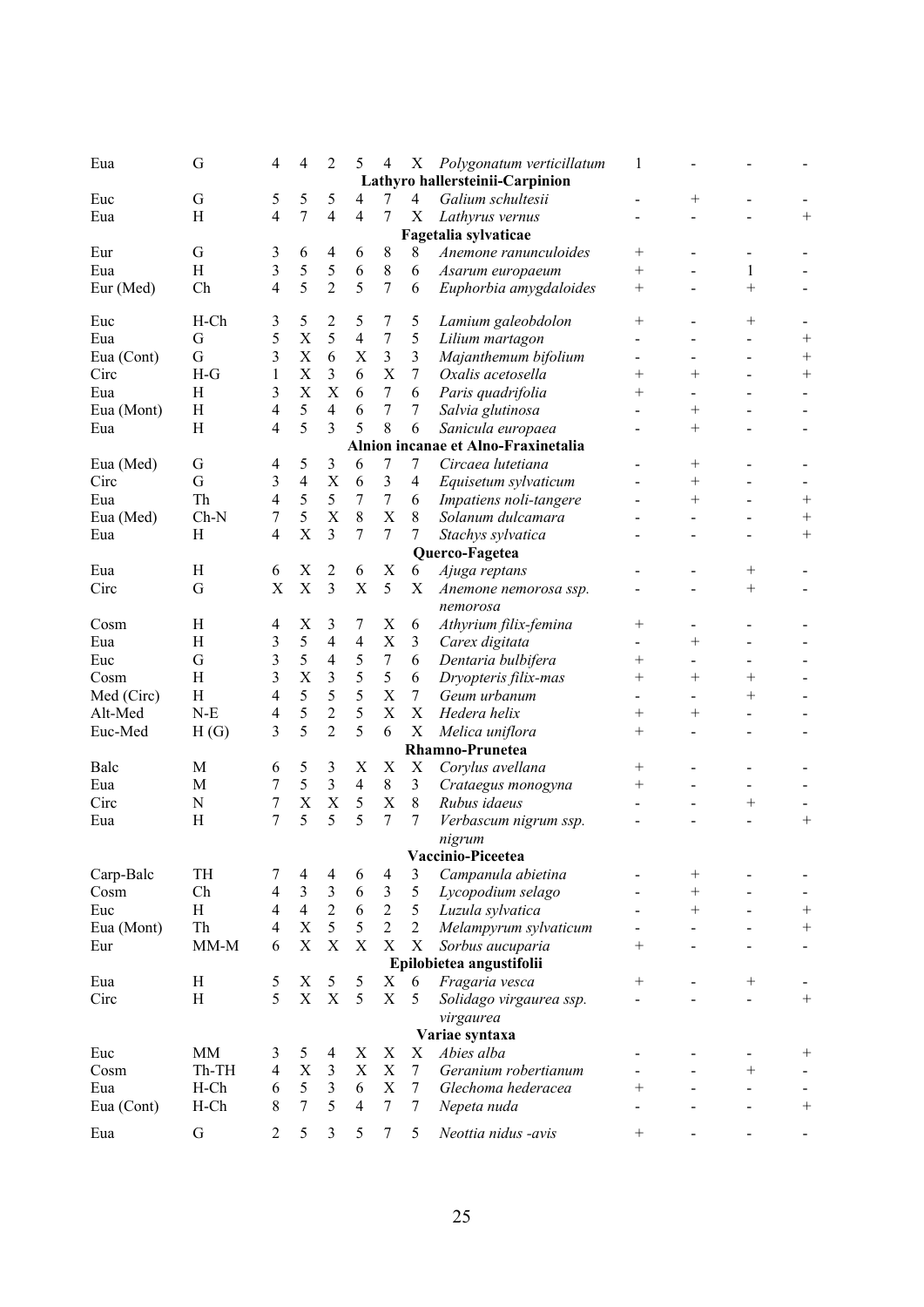| Eur  |                |  |  |  | 5 6 5 5 8 6 Pulmonaria officinalis                                                                         |  |  |
|------|----------------|--|--|--|------------------------------------------------------------------------------------------------------------|--|--|
| Eua  | MМ             |  |  |  | 7 X 7 X X X Pinus sylvestris                                                                               |  |  |
| Circ | M <sub>a</sub> |  |  |  | 6 5 3 7 7 6 Viburnum opulus                                                                                |  |  |
|      |                |  |  |  | Place and time of survey: 1.2. Rocky places and lake Tarnita (06.06.2010) (03.07.2010) 3.4. Plaiul Savului |  |  |

Place and time of survey: 1,2. Rocky places and lake Tarnița (06.06.2010) (03.07.2010), 3,4. Plaiul Savului (06.06.2010) (03.07.2010)

**The bioform spectrum** states the dominance of hemicryptophytes (H) with 43,89%, then geophytes (G) with 22,80%, phanerophytes (Ph) with 19,27%, annual terophytes (Th) with 5,25%, camephytes (Ch) with 7,07% and biannual terophytes (TH) with 1,75% (Fig. 1).



**Fig. 1 –** Bioform spectrum of the association *Leucanthemo waldsteinii-Fagetum* (Soó 1964) Taüber 1987

**The spectrum of floristic elements:** shows the dominance of Eurasian species (Eua) with 43,83%, then European (Eur) and Central-European species (Euc) with 14,03% each, circumpolar (Circ) with 10,52%, cosmopolitan (Cosm) with 8,77%. The Carpathian, Mediterranean, Atlantic-Mediterranean, Balkanic and Carpathian-Balkanic species have 1,75% each (Fig. 2).



Fig. 2 – Floristic element spectrum of the association *Leucanthemo waldsteinii-Fagetum* (Soó 1964) Taüber 1987

2. Association *Galio schultesii-Fagetum* (Burduja et al. 1973) Chifu et Ştefan 1994

Syn.: Carpino-Fagetum moldavicum Burduja, Mihai et Sârbu 1973 şi 1974, Carpino-Fagetum sensu auct. mold.

Hornbeam-beech forests

### **Corology and stational conditions**

 The association *Galio schultesii-Fagetum*  (Burduja et al. 1973) Chifu et Ştefan 1994 has been previously identified in the western side of the researched area, i.e. in the village localitatea Larga-Dofteana (MITITELU D., BARABAŞ N., 1978) under the name *Carpino-Fagetum* Paucă 41. In the Berzunți Mountains area this association sporadically appears on smaller areas, we identified it on Dealul Pipirigului and on Dealul Stogului in the basin of streams Butucari and Plopul. The phytocenoses of hornbeam and beech have ages between 40-45 years and can be found at an average altitude of 300 m, on slightly inclined slopes, with a north-eastern and north-western exposure.

# **Floristic composition and phytocenological structure:**

 The tree stratum edified by *Fagus sylvatica*  and *Carpinus betulus,* but also by *Tilia cordata*, *Betula pendula* etc. makes 75-90 % coverage. The shrub stratum makes up to 5% coverage, isolated specimens of *Viburnum opulus, Rubus idaeus* etc. can be also found. The regeneration stratum is poor, due to the 10 cm-thick litter, being formed by the beech and hornbeam saplings. The herbaceous stratum has an average coverage of over 15%, with numerous species characteristic to the class *Querco-Fagetea.* From a phytocenological point of view, besides the species edifying for the association, within the surveys we identified species characteristic to cenotaxa superior to the association, i.e. the alliances *Lathyro hallersteinii-Carpinion* and *Symphyto-Fagion,* the order *Fagetalia sylvaticae*  and the class *Querco-Fagetea.* (Table 2).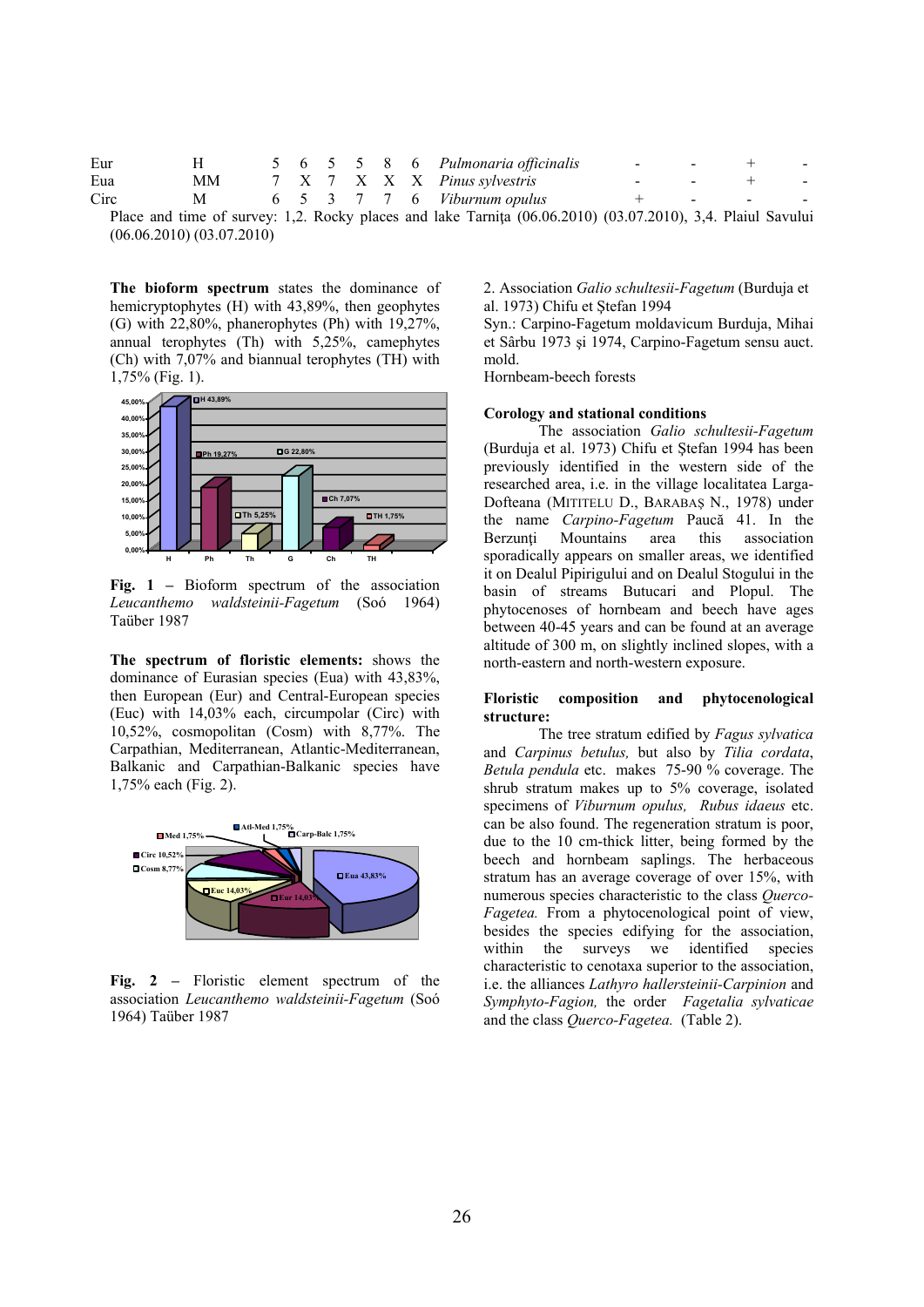# **Table 2-** CLASS QUERCO-FAGETEA Br.-Bl et Vlieger in Vlieger 1937

Order *FAGETALIA SYLVATICAE* Palowlowski et al. 1928

Alliance *Lathyro hallersteinii – Carpinion* Boşcaiu et al.1982

Suballiance *Galio schultesii-Carpinenion* Täuber 1992

2. Association *Galio schultesii-Fagetum* (Burduja et al. 1973) Chifu et Ştefan 1994

| Geoelem.    | Biof.     |                          | Ecological indices |                         |                         |                       |                | Number of survey                                                  | $\mathbf{1}$             | $\overline{2}$    |
|-------------|-----------|--------------------------|--------------------|-------------------------|-------------------------|-----------------------|----------------|-------------------------------------------------------------------|--------------------------|-------------------|
|             |           |                          |                    |                         |                         |                       |                | Altitude (m)                                                      | 300                      | 300               |
|             |           |                          |                    |                         |                         |                       |                | Exposure                                                          | $\ensuremath{\text{NV}}$ | NE                |
|             |           |                          |                    |                         |                         |                       |                | Inclination (°)                                                   | 10                       | 5                 |
|             |           |                          |                    |                         |                         |                       |                | Tree stratum coverage $(\%)$                                      | 90                       | 75                |
|             |           | L                        | T                  | C                       | U                       | R                     | N              | Shrub and juvenile stratum coverage                               | $\overline{\phantom{0}}$ | 5                 |
|             |           |                          |                    |                         |                         |                       |                | $(\%)$                                                            |                          |                   |
|             |           |                          |                    |                         |                         |                       |                | Herbaceous stratum coverage $(\%)$                                | 15                       | 20                |
|             |           |                          |                    |                         |                         |                       |                | Survey area $(m2)$                                                | 400                      | 400               |
|             |           |                          |                    |                         |                         |                       |                | Number of species                                                 | 18                       | 25                |
|             |           |                          |                    |                         |                         |                       |                | Charact. of as.                                                   |                          |                   |
| Euc         | G         | 5                        | 5                  | 5                       | 4                       | 7                     | $\overline{4}$ | Galium schultesii                                                 |                          | -                 |
| Eur         | MM(M)     | 3                        | 5                  | $\overline{c}$          | 5                       | $\mathbf X$           | X              | Fagus sylvatica                                                   | 3                        | 3                 |
|             |           |                          |                    |                         |                         |                       |                | Fagus sylvatica (juv.)                                            |                          | $^{+}$            |
|             |           |                          |                    |                         |                         |                       |                | Lathyro hallersteinii - Carpinion et Galio schultesii-Carpinenion |                          |                   |
| Eur         | MM-M      | 4                        | 6                  | 4                       | $\mathbf X$             | $\mathbf X$           | X              | Carpinus betulus                                                  | 2                        | 1                 |
|             |           |                          |                    |                         |                         |                       |                | Carpinus betulus (juv.)                                           | $\overline{\phantom{0}}$ | $\qquad \qquad +$ |
| Eua         | Η         | 5                        | 6                  | 3                       | 5                       | 6                     | 5              | Stellaria holostea                                                | $\overline{\phantom{0}}$ | $^{+}$            |
| Eur         | MM        | $\overline{\mathcal{L}}$ | 5                  | $\overline{4}$          | $\mathbf X$             | $\mathbf x$           | 5              | Tilia cordata                                                     | $^{+}$                   |                   |
|             |           |                          |                    |                         |                         |                       |                | Symphyto-Fagion                                                   |                          |                   |
| Cosm        | G         | 6                        | 5                  | 3                       | 5                       | 3                     | 3              | Pteridium aquilinum                                               |                          | 1                 |
|             |           |                          |                    |                         |                         |                       |                | Tilio platyphyllae - Acerion pseudoplatani                        |                          |                   |
| Euc         | MM        | 5                        | $\mathbf{X}$       | $\overline{\mathbf{4}}$ | 6                       | $\mathbf X$           | 7              | Acer pseudoplatanus                                               | $^+$                     |                   |
| Cosm        | Th-TH     | $\overline{\mathcal{A}}$ | X                  | 3                       | $\mathbf{X}$            | $\mathbf{X}$          | 7              | Geranium robertianum                                              |                          | $^+$              |
| Eua         | G         | 4                        | $\overline{4}$     | $\overline{2}$          | 5                       | 4                     | X              | Polygonatum verticillatum                                         | $^{+}$                   | $^+$              |
|             |           |                          |                    |                         |                         |                       |                | <b>Alnion</b> incanae                                             |                          |                   |
| Atl-Med     | Η         | 5                        | 5                  | 2                       | 8                       | 6                     | 5              | Carex pendula                                                     |                          | $^+$              |
| Eua (Med)   | G         | 4                        | 5                  | 3                       | 6                       | 7                     | 7              | Circaea lutetiana                                                 |                          | $^{+}$            |
| Eua         | $H$ -Ch   | 6                        | 5                  | 3                       | 6                       | $\mathbf X$           | 7              | Glechoma hederacea                                                |                          | $\qquad \qquad +$ |
| Eua         | Th        | $\overline{\mathbf{4}}$  | 5                  | 5                       | 7                       | 7                     | 6              | Impatiens noli-tangere                                            | $^+$                     | $^{+}$            |
| Eua         | H         | 4                        | $\mathbf X$        | 3                       | 7                       | 7                     | 7              | Stachys sylvatica                                                 | $^{+}$                   | -                 |
| Circ        | M         | 6                        | 5                  | 3                       | 7                       | 7                     | 6              | Viburnum opulus                                                   |                          | $^{+}$            |
|             |           |                          |                    |                         |                         |                       |                | Fagetalia sylvaticae                                              |                          |                   |
| Eua         | H         | 3                        | 5                  | 5                       | 6                       | 8                     | 6              | Asarum europaeum                                                  | $^+$                     |                   |
| Eur (Med)   | Ch        | 4                        | 5                  | $\overline{2}$          | 5                       | $\boldsymbol{7}$      | 6              | Euphorbia amygdaloides                                            | $^+$                     |                   |
| Eua         | G         | $\overline{c}$           | 5                  | $\overline{c}$          | 5                       | X                     | 5              | Galium odoratum                                                   |                          | $^+$              |
| Eua         | Η         | 4                        | 7                  | 4                       | $\overline{4}$          | 7                     | $\mathbf X$    | Lathyrus vernus                                                   |                          | $^+$              |
| Eur         | Η         | 5                        | $\mathbf X$        | 3                       | 6                       | X                     | 7              | Myosotis sylvatica                                                |                          | $^+$              |
| Eua         | Η         | 4                        | 5                  | 3                       | 5                       | 8                     | 6              | Sanicula europaea                                                 | $^+$                     |                   |
|             |           |                          |                    |                         |                         |                       |                | Querco-Fagetea                                                    |                          |                   |
| Eur         | $MM-M$    | 5                        | 7                  | $\overline{\mathbf{4}}$ | 5                       | 7                     | 6              | Acer campestre                                                    | $^+$                     |                   |
| Eua         | H         | 6                        | $\mathbf X$        | $\overline{c}$          | 6                       | $\mathbf X$           | 6              | Ajuga reptans                                                     |                          | $^+$              |
| Eua (Med)   | Η         | 4                        | 5                  | 3                       | 5                       | 6                     | 6              | Brachypodium sylvaticum                                           |                          | $^+$              |
| Eur         | G         | 5                        | X                  | 3                       | $\overline{\mathbf{4}}$ | $\mathbf X$           | 4              | Convallaria majalis                                               |                          | $\overline{+}$    |
| Cosm        | H         | 3                        | X<br>5             | 3<br>$\overline{c}$     | 5                       | 5                     | 6              | Dryopteris filix-mas                                              | $^{+}$                   | $^{+}$            |
| Atl-Med     | $N-E$     | 4                        |                    | $\overline{2}$          | 5<br>$\overline{4}$     | $\mathbf X$<br>$\tau$ | X<br>3         | Hedera helix                                                      |                          | $^{+}$            |
| Eur<br>Circ | H<br>H    | 5                        | 6                  | 5                       | 5                       | 5                     |                | Melittis melissophyllum<br>Poa nemoralis                          | $\overline{+}$<br>$^+$   |                   |
|             | $H_{\rm}$ | 5                        | X<br>5             | $\overline{4}$          | 5                       | 7                     | 5<br>6         | Viola reichenbachiana                                             |                          | $^{+}$            |
| Eua         |           | 4                        |                    |                         |                         |                       |                |                                                                   |                          |                   |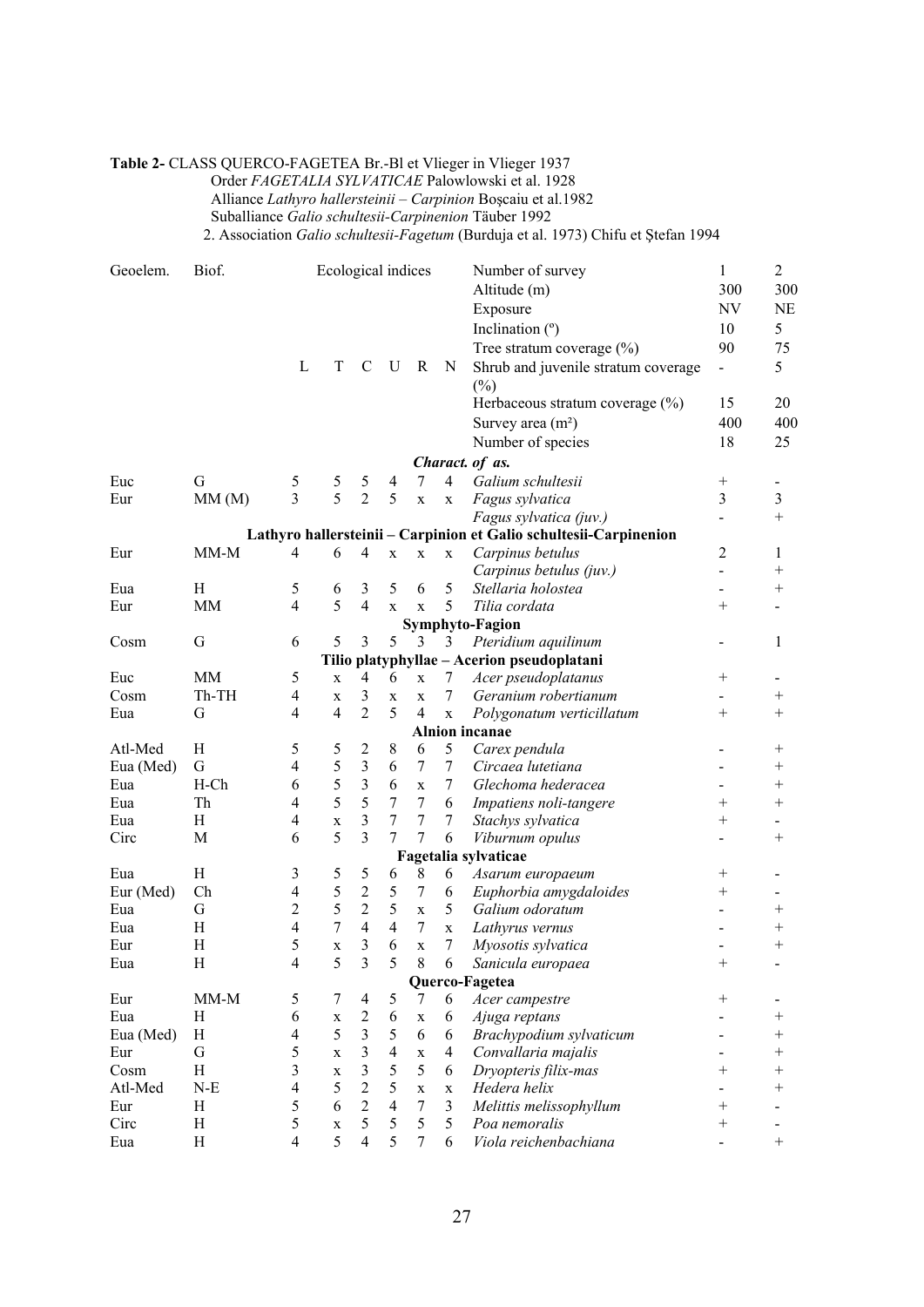|                    |       |   |   |                |                |                 |                         | Quercetea pubescentis      |        |        |
|--------------------|-------|---|---|----------------|----------------|-----------------|-------------------------|----------------------------|--------|--------|
| Eua                | G     |   |   | $5\quad 5$     | -3             | $\overline{7}$  | 3                       | Polygonatum odoratum       |        | $^{+}$ |
|                    |       |   |   |                |                |                 |                         | Rhamno-Prunetea            |        |        |
| Eua                | MM(M) |   |   |                |                | $X$ $X$ $X$ $X$ | $\mathbf{X}$            | Betula pendula             | $^{+}$ |        |
| Circ               | N     |   |   | $X \t X$       |                | $5 \times$      | 8 <sup>8</sup>          | Rubus idaeus               |        | $+$    |
| Vaccinio -Piceetea |       |   |   |                |                |                 |                         |                            |        |        |
| Euc                | MM    | 3 |   | $\overline{4}$ |                |                 |                         | x x x Abies alba           | $^{+}$ |        |
|                    |       |   |   |                |                |                 |                         | <b>Trifolio-Geranietea</b> |        |        |
| Eua                | H     |   | 6 | 4              | 4              | 8               | 4                       | Agrimonia eupatoria        |        | $^+$   |
| Eua                | Н     |   |   | $x \quad 3$    | $\overline{3}$ | $\mathbf{X}$    | $\overline{\mathbf{3}}$ | Origanum vulgare           |        | $^{+}$ |
|                    |       |   |   |                |                |                 |                         | Galio-Urticetea            |        |        |
| Eua (Med)          | Н     | 8 | 6 | 3              |                | 8               | - 7                     | Sambucus ebulus            |        | $^{+}$ |
| Cosm               | Н     | X | X | X              | 6              | $\mathbf{x}$    | 8                       | Urtica dioica              | $^+$   |        |

Place and time of survey: 1. Plaiul Stogului (05.08.2009), 2. Dealul Pipirigului (23.07.2010)

**Bioform spectrum:** the best numerical representation is held by the hemicryptophyte species  $(H - 47,36%)$  of the total identified species. Phanerophytes (ph) are well represented with 28,93%, followed by geophytes with 18,42%. Annual terophytes (Th) have 5,26% and camephytes are poorly represented with 2,63% (Fig. 3).



**Fig. 3 –** The bioform spectrum of the association *Galio schultesii-Fagetum* (Burduja et al. 1973) Chifu et Ştefan 1994.

**The floristic element spectrum** states the dominance, within the analyzed phytocenoses, of Eurasian species (Eua) with 47,36%, then European species (Eur) with 21,05%, cosmopolitan (Cosm) with 10,52%, Central-European (Euc) and circumpolar (Circ) wih 7,89% each, then Atlantic-Mediterranean (Atl-Med) with 5,26% (Fig. 4).



 **Fig. 4 –** The floristic element spectrum of the association Galio schultesii-Fagetum (Burduja et al. 1973) Chifu et Ştefan 1994.

### **Conclusions**

4. The forest vegetation (class QUERCO-FAGETEA) can be included in the nemoral stratum (deciduous forests), i.e. in the substratum of the beech and mixed forests. The main forest group in the mentioned substratum is the fir-beech group (*Pulmonario rubrae-Fagetum*), also sporadically appear spruce-beech forests (*Leucanthemo waldsteinii-Fagetum*), pure beech forests (*Symphyto cordati-Fagetum*) and hornbeam-beech forests (*Galio schultesii-Fagetum*);

5. The floristic composition of the phytocenoses of the two researched associations is diverse.

6. The bioform spectrum and the geoelement spectrum of the two researched associations confirms the data in the specialty literature.

### **Rezumat**

 În această lucrare sunt prezentate două dintre asociaţiile de pădure din zona Munţiilor Berzunți, încadrate în clasa QUERCO-FAGETEA Br.-Bl et Vlieger in Vlieger 1937. În perioada anilor 2009-2010 au fost investigate fitocenozele asociaţiilor: *Leucanthemo waldsteinii-Fagetum* (Soó 1964) Taüber 1987 şi *Galio schultesii-Fagetum*  (Burduja et al 1973) . Descrierea acestor asociaţii din teritoriul investigat este însoţită de tabele